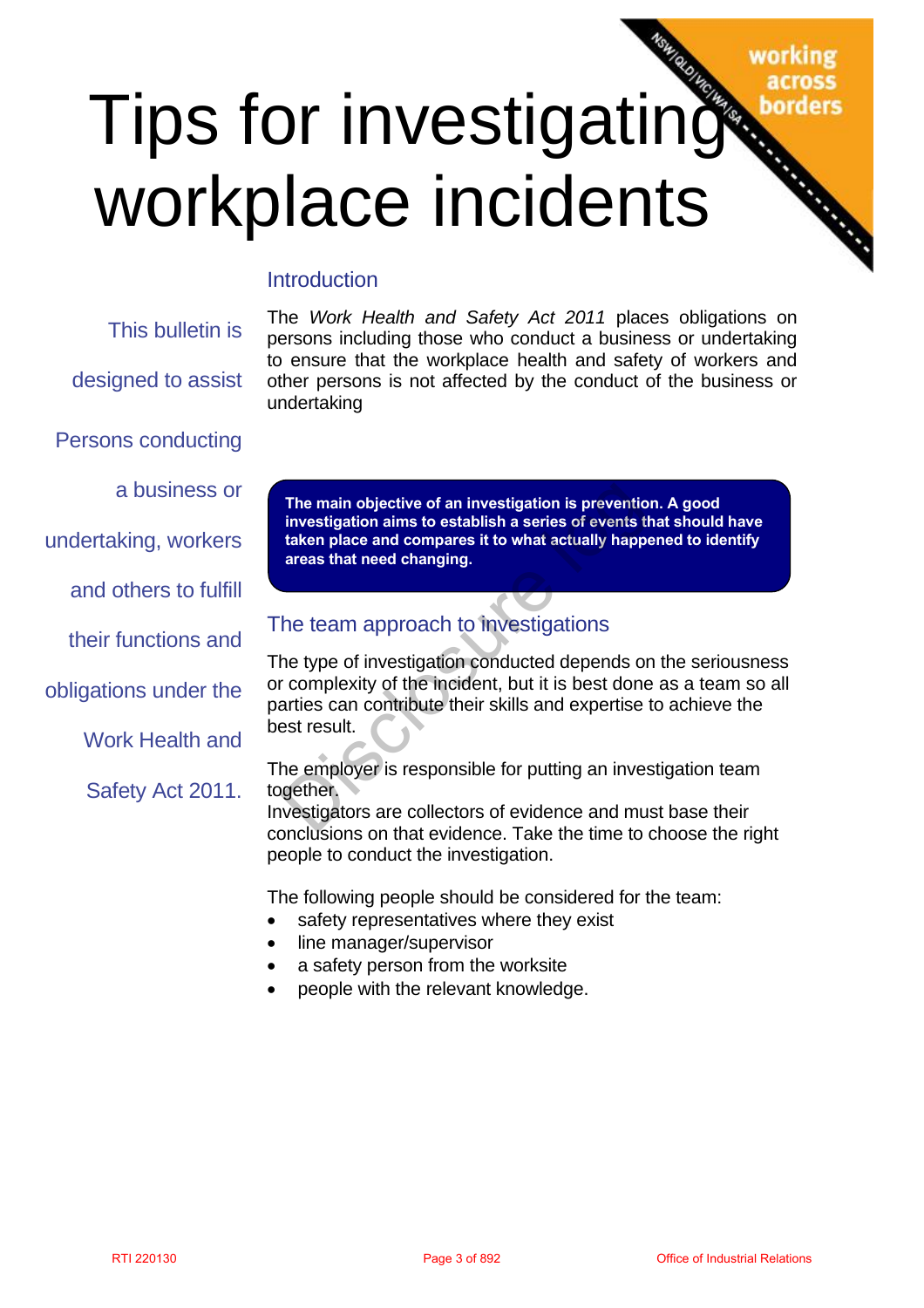#### Investigation procedures

Investigation procedures need to be systematic. For any investigation the team should:

- act as soon as possible after the incident
- visit the scene before physical evidence is disturbed
- not prejudge the situation
- not remove anything from the scene
- enquire if anyone else has moved anything
- take photographs and/or sketches to assist in reconstructing the incident.

After the initial investigation is complete the team should:

- identify, label and keep all evidence. For example, tools, defective equipment, fragments, chemical samples etc
- interview witnesses separately
- check to see if there have been any "near misses" in similar circumstances
- note down all sources of information
- keep records to show that the investigation was conducted in a fair and impartial manner
- review all potentially useful information, including design specifications, operating logs, purchasing records, previous reports, procedures, equipment manuals, job safety analysis reports, records of training and instruction of the people involved and experiences of people in similar workplaces/industries For the power of the middle of training and instituted in the people in simple that all the people in similar vorkplaces/industrial Relation of the people linxtived and analysis reports of the people in similar workplaces/
- reconstruct the incident (while ensuring that another incident doesn't occur) to assist in verifying facts, identifying what went wrong and what can be done to prevent it happening again.

#### What to look for

#### **Look for causes, not blame. Systems fail for many reasons and the people involved are not always the cause of the incident.**

Build a chain of events to identify all the causes. For the investigation to be successful it is necessary to establish the following information:

1. Events leading up to the incident

Investigate:

- the system of work being carried out and the adequacy or suitability of that system for the job
- the instructions and/or training given for the work
- any variation from instructions or standard work practices and the reasons for such variation
- the workplace conditions, such as lighting, floor surfaces, stair treads and handrails, warning signs, temperature and weather (if the incident occurred outside)
- the exact location of the incident with sufficient detail for the spot to be readily identified by others reading the report
- the materials in use or being handled
- the type of transport or equipment in use
- whether adequate supervision was provided.

#### 2. Facts of the incident itself

Investigate:

- the state of the system and the actions that occurred at the time
- the people directly and indirectly involved
- the tools, equipment, materials and fixtures directly connected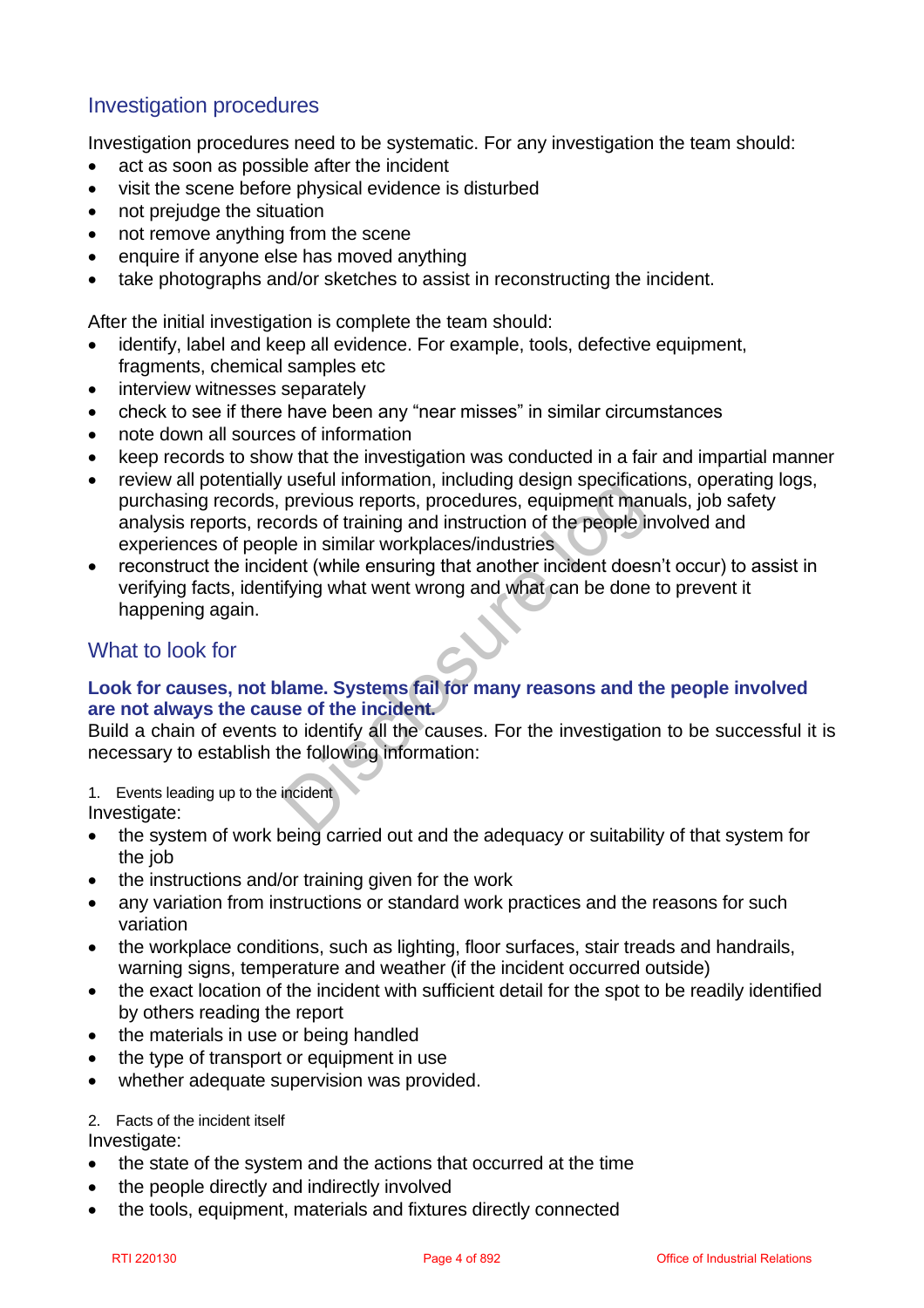- the time the accident or incident occurred.
- 3. Facts regarding what occurred immediately after the incident

Investigate:

- any injuries or damage resulting directly from the incident
- the people involved, including those rendering aid
- any problems in dealing with the injuries or damage, for example faulty extinguisher, isolation switch difficult to locate.
- 4. Essential factors and causes

To conduct an effective incident investigation, it is essential to look for the design, environment/work process, and behaviour components, such as plant, procedures and people, rather than trying to isolate a single cause.

#### Design components

Poor systems design may result in exposure to hazards such as:

- unguarded dangerous parts of machinery
- ineffective safety devices
- provision of makeshift plant, equipment and tools
- inadequate ventilation.

#### Environmental components/work processes

How people function in the work environment depends on what they experience in it. Environmental factors may be both physical and social.

The way in which people do the job, the procedures they follow and the work process are important factors in incident investigation. Poor work process may lead to hazard exposure.

#### Behavioural components

Examples include misuse of safeguards, improper use of tools and equipment, disregard of cautionary notices, failure to wear personal protective equipment, horseplay and poor standards of housekeeping. Poor practices may indicate that improved communication, further training or some other action, such as supervision, are necessary. ineflective safety devices<br>
provision of makeshift plant, equipment and tools<br>
inordequate ventilation.<br>
Wirommental accors may be both physical and social<br>
evay in which people do the job, the procedures they follow and t

**The common practice in industrial accident/incident investigation is to look for the cause of any incident. Searching for a single cause of an incident is restrictive. It focuses attention on only one, or at best a very few, of the essential factors while others, which may be more easily controlled, pass unnoticed.**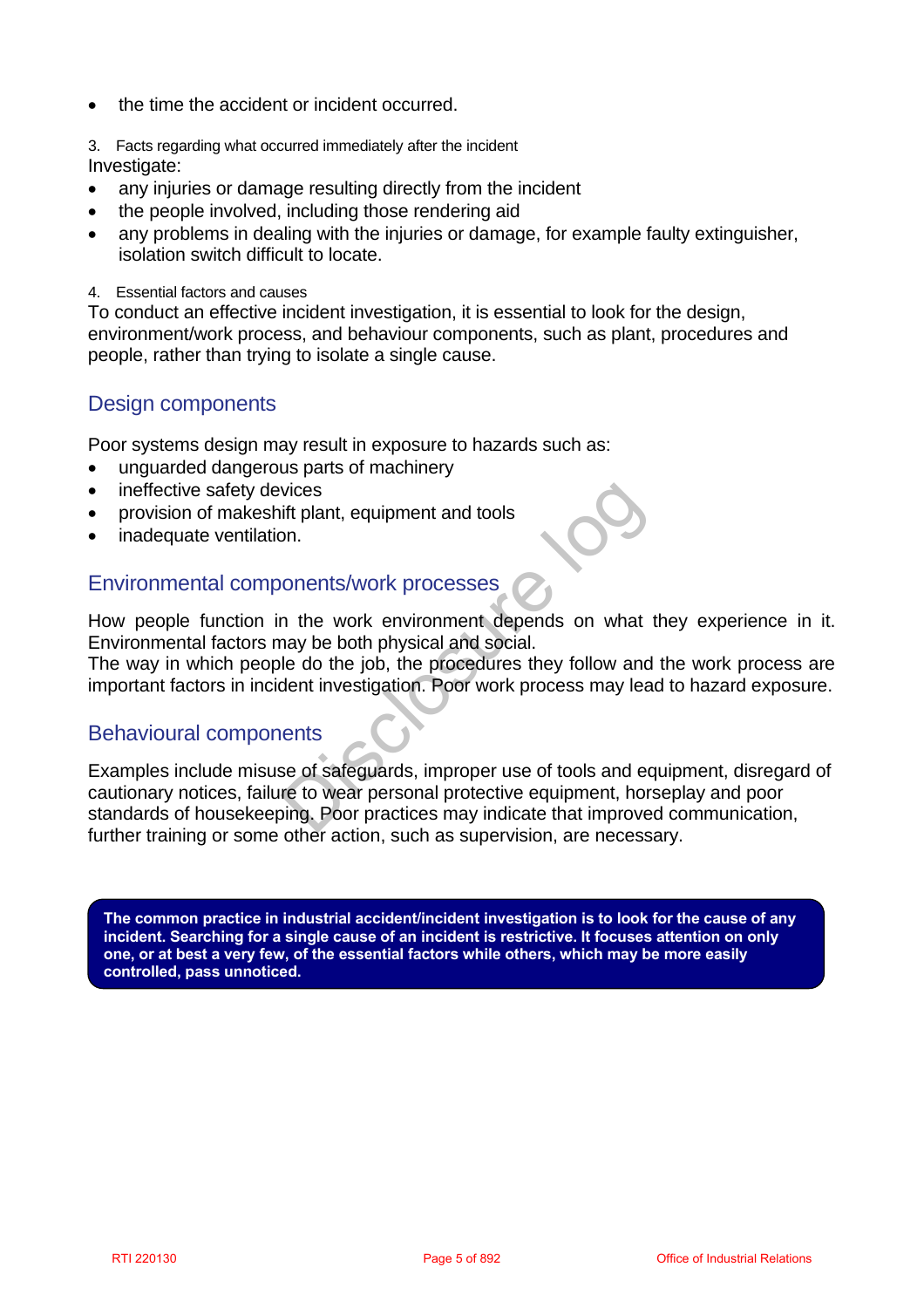### Establishing the facts

This list of questions may assist investigators to establish the facts.

| H          | was injured?<br>saw the incident?<br>was working with the injured person/s?<br>had instructed and/or assigned the job?<br>else was involved?<br>has information on circumstances/events prior to the incident?                                                                                                                                                                                                                                                                                                                                                                                                       |                                       |
|------------|----------------------------------------------------------------------------------------------------------------------------------------------------------------------------------------------------------------------------------------------------------------------------------------------------------------------------------------------------------------------------------------------------------------------------------------------------------------------------------------------------------------------------------------------------------------------------------------------------------------------|---------------------------------------|
|            | is the injury?<br>is the damage or loss?<br>was the injured person/s doing?<br>is the work process?<br>had the injured person/s been instructed to do?<br>tools were being used?<br>machinery/plant/equipment was in use?<br>previous similar accidents or incidents have occurred?<br>action had been taken to prevent recurrence?<br>did the injured person/s and any witnesses see?<br>safety rules were violated?<br>safe systems or work, permits to work, isolation procedures were in place?<br>training had been given?<br>were the contributing causes of the incident?<br>communication system was in use? |                                       |
| N          | did the incident occur?<br>did the damage become evident?<br>did the injured person/s start the job?<br>was an explanation of the hazards given?<br>did the supervisor last see the injured person/s?<br>was something seen to be wrong?                                                                                                                                                                                                                                                                                                                                                                             |                                       |
| RTI 220130 | Page 6 of 892                                                                                                                                                                                                                                                                                                                                                                                                                                                                                                                                                                                                        | <b>Office of Industrial Relations</b> |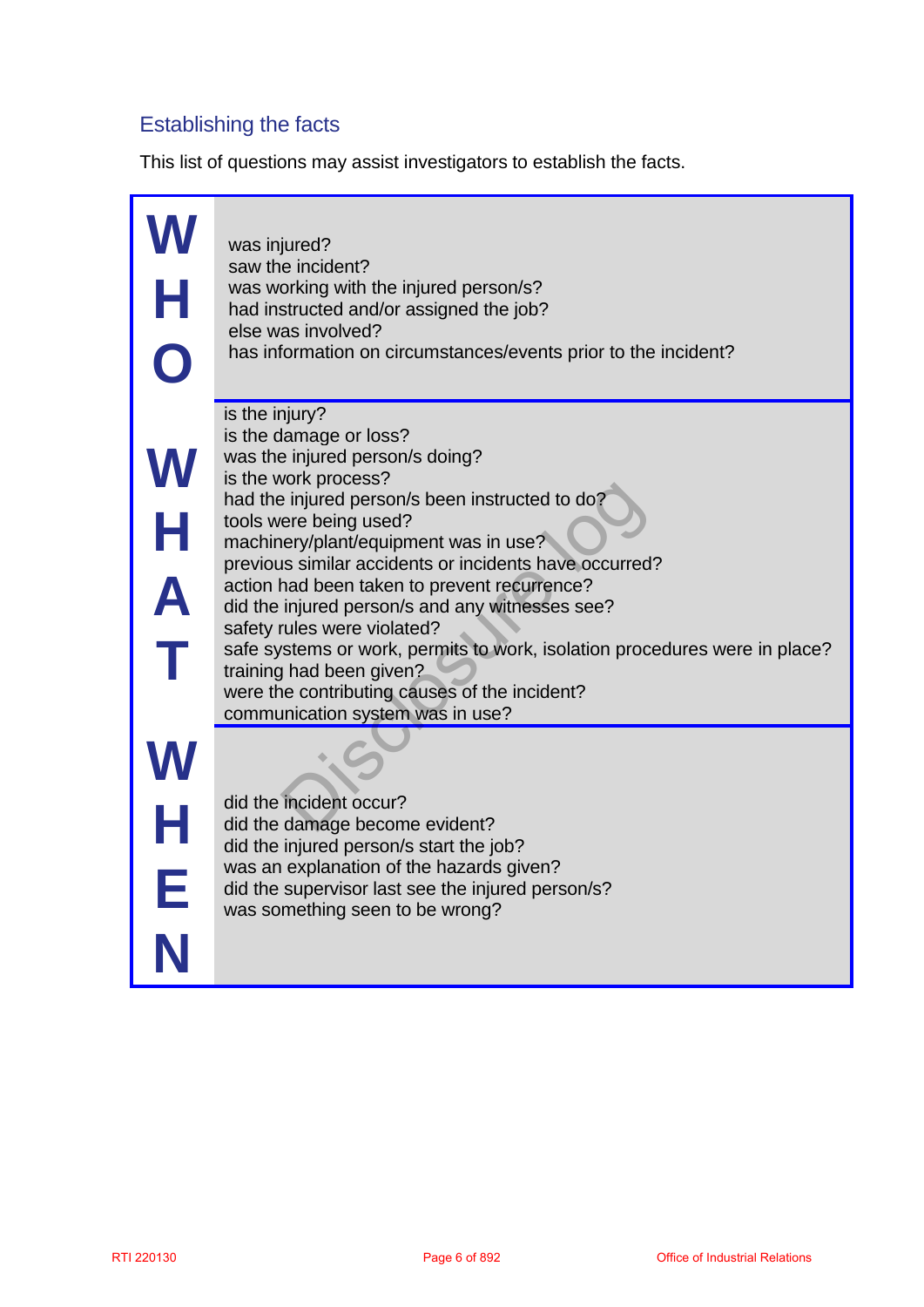| Н                | did the injury occur?<br>did communication fail?<br>was training not given?<br>were there unsafe conditions?<br>was the hazard not evaluated?<br>was the system of work inadequate or inappropriate?<br>was personal protective equipment not provided?<br>was protective equipment not used?<br>was there no safe system of work, permit to work or isolation procedure<br>operating? were specific safety instructions not given?<br>was the supervisor not consulted when things started to go wrong?<br>was the supervisor not there at the time? |                                       |
|------------------|-------------------------------------------------------------------------------------------------------------------------------------------------------------------------------------------------------------------------------------------------------------------------------------------------------------------------------------------------------------------------------------------------------------------------------------------------------------------------------------------------------------------------------------------------------|---------------------------------------|
| Н<br>E<br>R<br>F | did the incident occur?<br>did the damage occur?<br>was the supervisor at the time?<br>were the witnesses at the time?                                                                                                                                                                                                                                                                                                                                                                                                                                |                                       |
|                  | did the injury occur?<br>could the incident have been avoided?<br>could the injury have been avoided?<br>could the supervisor have prevented the incident?<br>could better design of plant or systems of work help?                                                                                                                                                                                                                                                                                                                                   |                                       |
|                  | Note: Care must be exercised in obtaining answers to some of these<br>questions, as the investigator could be accused of apportioning blame.                                                                                                                                                                                                                                                                                                                                                                                                          |                                       |
| RTI 220130       | Page 7 of 892                                                                                                                                                                                                                                                                                                                                                                                                                                                                                                                                         | <b>Office of Industrial Relations</b> |